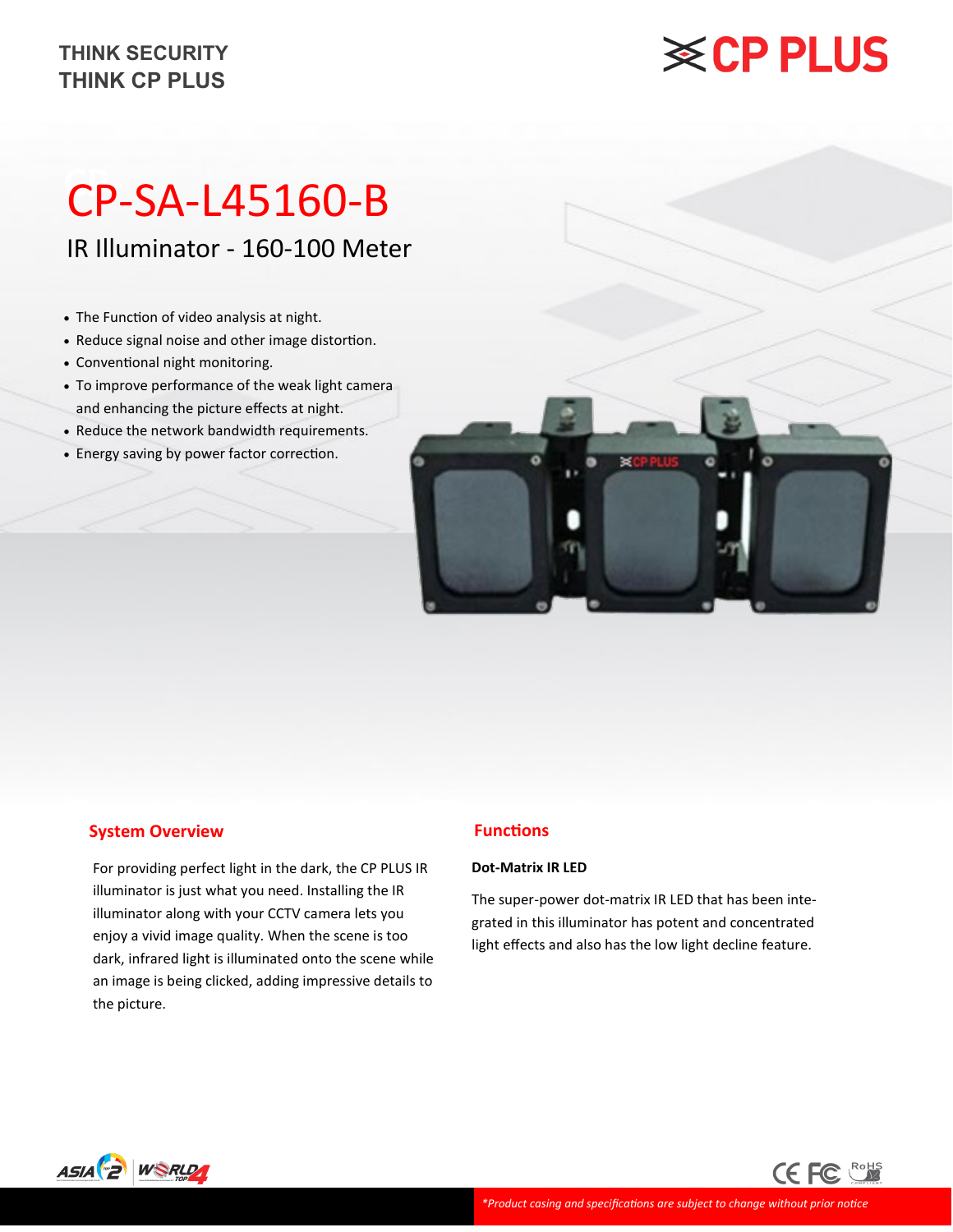### **THINK CP PLUS THINK SECURITY**

## **※CP PLUS**



### **Functions**

#### **Increased Efficiency**

This IR illuminator comes with high-efficiency twice lens processing that makes up for 90% of the luminous capability that increases the infrared light's effectiveness.

#### **Low-Maintenance Housing**

The stainless steel housing for the IR illuminator has been designed with high thermal conductivity aluminium to enhance the heat dispersion property.

### **About CP PLUS**

The brand that is on its way to lead the world when it comes to the security and surveillance industry, CP PLUS, keeps bombarding the market with the most reliable range of products that have been designed carefully and methodically to automate the whole surveillance and security process, no matter how big your premises are.

It was the initiative to help the public in the area where they are the most vulnerable and to empower the sense of safety in our hearts that had conceptualized CP PLUS. And embarking on its mission to make the world a safer and more secure place has taken the brand's journey to unprecedented levels even when compared to international competitors.